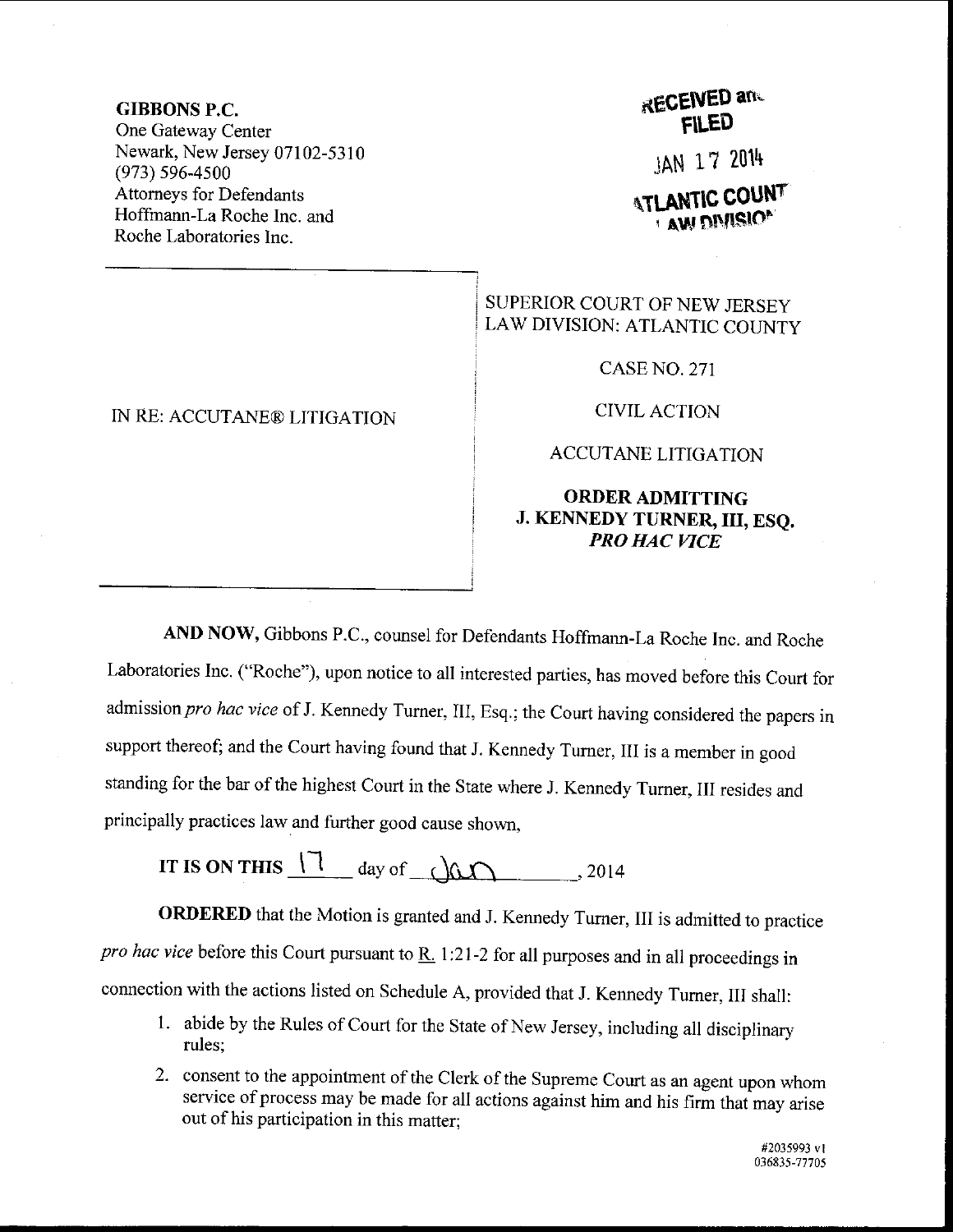- 3. notify the Court immediately of any matter affecting his standing before this Court; and
- 4. have all pleadings and other papers filed in the Court signed by an attorney-at-law of this court employed by the firm of Gibbons p.c., who shall be responsible for the conduct of J. Kennedy Turner, III; and it is further

oRDERED that J. Kennedy Turner, III shall make payment of fees as provided in the New Jersey Rules of Court, R. 1:28-1(b), 1:28-2 and 1:28B-1(e), within thirty (30) days of the date of this Order; and it is further

ORDERED that the clerk of this court shall forward a copy of this order to the

Treasurer of the New Jersey Fund for Client Protection; and it is further

ORDERED that copies of this Order shall be served by attorneys for Roche upon all

counsel of record within seven (7) days of the receipt thereof.

Honorable Carol E. Highee

[ ] Opposed I y/Unopposed